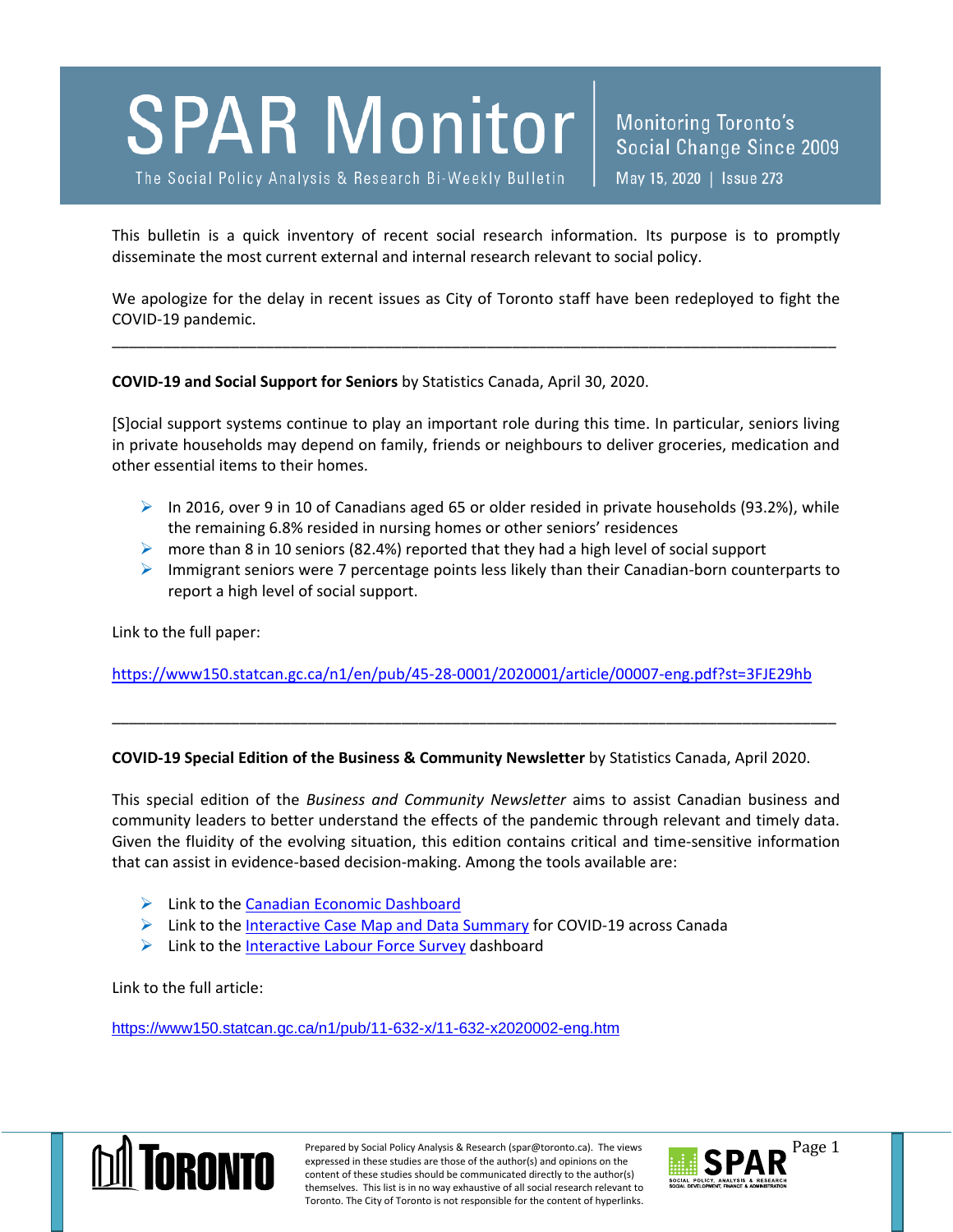**Safe Cities Profile Series: Key Indicators by Census Metropolitan Area** by Shana Conroy et al., Statistics Canada, May 15, 2020.

\_\_\_\_\_\_\_\_\_\_\_\_\_\_\_\_\_\_\_\_\_\_\_\_\_\_\_\_\_\_\_\_\_\_\_\_\_\_\_\_\_\_\_\_\_\_\_\_\_\_\_\_\_\_\_\_\_\_\_\_\_\_\_\_\_\_\_\_\_\_\_\_\_\_\_\_\_\_\_\_\_\_\_\_\_

The Safe Cities profile series provides the most recent data on community safety and crime, and other social characteristics, for Canada's census metropolitan areas (CMAs). Key indicators include community safety and sense of belonging, self-reported experiences of victimization, and police-reported crime.

- $\triangleright$  In 2014, more than one-third (36%) of Toronto residents aged 15 and older were very satisfied with their personal safety from crime, significantly lower than Ontario residents (40%) and Canadians living in the provinces overall (38%)
- $\triangleright$  About one in five (22%) Toronto residents thought social disorder was a big or moderate problem in their neighbourhood
- $\triangleright$  The vast majority (90%) of Toronto residents reported having confidence in police in 2014

Link to the paper:

<https://www150.statcan.gc.ca/n1/pub/85-002-x/2020001/article/00001-eng.pdf>

**Labour Market Update – Toronto** by Toronto Workforce Innovation Group, May 2020.

The latest Labour Force Survey (LFS) numbers are staggering but not as bad as economists have predicted. Employment losses related to COVID 19 and government-imposed business closures designed to slow it, cost Toronto Region over half a million jobs..

\_\_\_\_\_\_\_\_\_\_\_\_\_\_\_\_\_\_\_\_\_\_\_\_\_\_\_\_\_\_\_\_\_\_\_\_\_\_\_\_\_\_\_\_\_\_\_\_\_\_\_\_\_\_\_\_\_\_\_\_\_\_\_\_\_\_\_\_\_\_\_\_\_\_\_\_\_\_\_\_\_\_\_\_\_

- $\triangleright$  In April, the unemployment rate in Toronto (11.1%) increased by 5.6 percentage points compared to the unemployment rate before the pandemic (5.5%)
- $\triangleright$  Hospitality saw an employment decline of over 30%, while educational services declined by 13% and retail by 11%
- $\triangleright$  Of Canada's three largest metropolitan areas, Montréal recorded the largest decline in employment at 18.0%; followed by Vancouver at 17.4%; and Toronto at 15.2%
- $\triangleright$  A closer examination of job posting data indicates that there was a significant decline in businesses looking for employees in finance and professional services

Link to the paper:

[https://www.workforceinnovation.ca/labourmarket?mc\\_cid=f512368a00&mc\\_eid=93c1093016](https://www.workforceinnovation.ca/labourmarket?mc_cid=f512368a00&mc_eid=93c1093016)